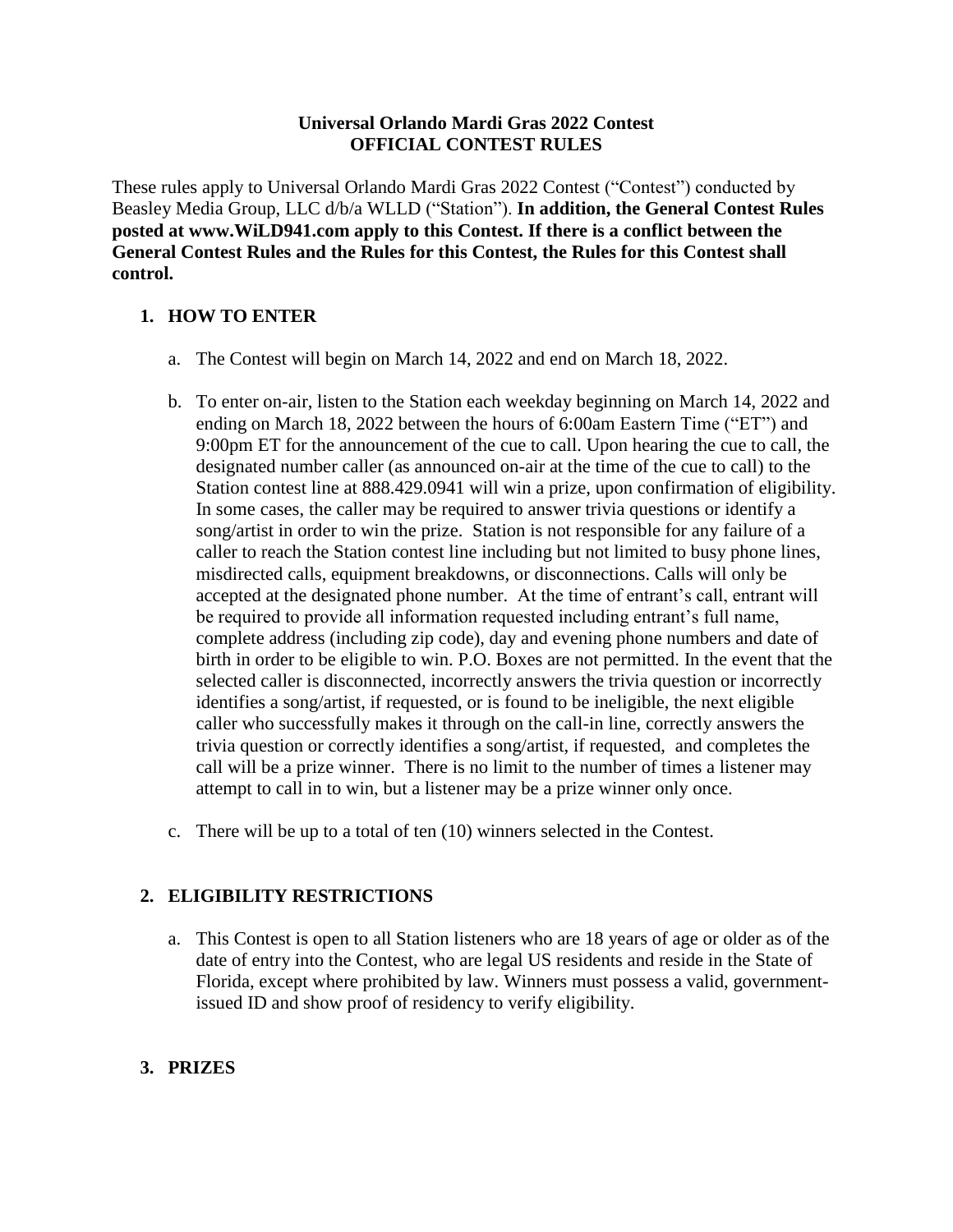a. Up to ten (10) prizes will be awarded. Each Prize winner ("Winner") will receive: Two (2) 2-Park 1-Day Park-to-Park tickets for admission to Universal Studios Florida and Universal's Islands of Adventure for Winner and up to one (1) Guest. One (1) Universal Orlando Resort 1-Day Regular Parking access for Winner and up to one (1) Guest (valid for one (1) vehicle).

Each Prize has an approximate Fair Market Value ("**FMV**") of Four Hundred Sixty Seven and 00/100 Dollars (\$467.00) and must be used by April 24, 2022 or the prize will be forfeited. Some restrictions may apply. All elements of the prize must be redeemed at the same time, and no changes will be permitted after confirmation of any redemption. Winner must be eighteen (18) years of age or older. Minor guests, if any, must be accompanied by a parent or legal guardian. Prizes are nontransferable and have no cash value. Any difference between stated FMV and final FMV of prize will not be awarded. Prize consists only of the elements expressly set forth above; no other elements or expenses (including, without limitation, insurance, meals, unspecified ground transportation, phone calls, baggage, gratuities, incidentals, souvenirs, gasoline, etc.) are included in the prize and all such expenses are the sole responsibility of the winner. Theme park tickets are valid during normal operating hours only. Operating hours and availability of attractions and shows are subject to change without notice. Some special events may be separately ticketed. Universal Orlando reserves the right to change the name of all tickets. Unless otherwise indicated, all tickets specifically exclude admission to special or separately ticketed "hard ticket" entertainment events at any of the theme parks, hotels, or within any of the Universal CityWalk venues such as Hard Rock Live® and the Blue Man Group show.

The winner(s) will be solely responsible for all taxes and all other fees and expenses not specified herein associated with the receipt and use of the prize(s). The prize(s) is awarded as is. Tickets valid only on the date(s) printed on the tickets. Tickets are not refundable or transferable, and may not be substituted or exchanged for cash or credit at any time, nor will tickets be replaced if lost or stolen. Tickets may not be sold to a third party. If a prize-related event is unable to take place as scheduled, for reasons such as cancellation, preemption, postponement or unavailability, including for weather, or for any reason beyond control of the Station and/or prize provider, their sole responsibility to the winner(s) will be to award the remaining available elements of the prize(s) and no substitution or compensation will be provided for the unawarded element(s) of the prize(s). The Station and/or venue, in their sole discretion, reserve the right to deny entry to or to remove the winner(s) and/or guest(s) if either engages in disruptive behavior, does not follow Station and/or venue policy regarding COVID-19 guidelines, or in a manner with intent to annoy, abuse, threaten or harass any other person at the prize-related event. Winner understands that there are inherent risks involved in attending the prize-related event.

b. Prizes or prize certificates must be claimed at the office of the Station located at 9721 Executive Center Drive, Suite 200, St. Petersburg, FL 33702, Monday-Friday, during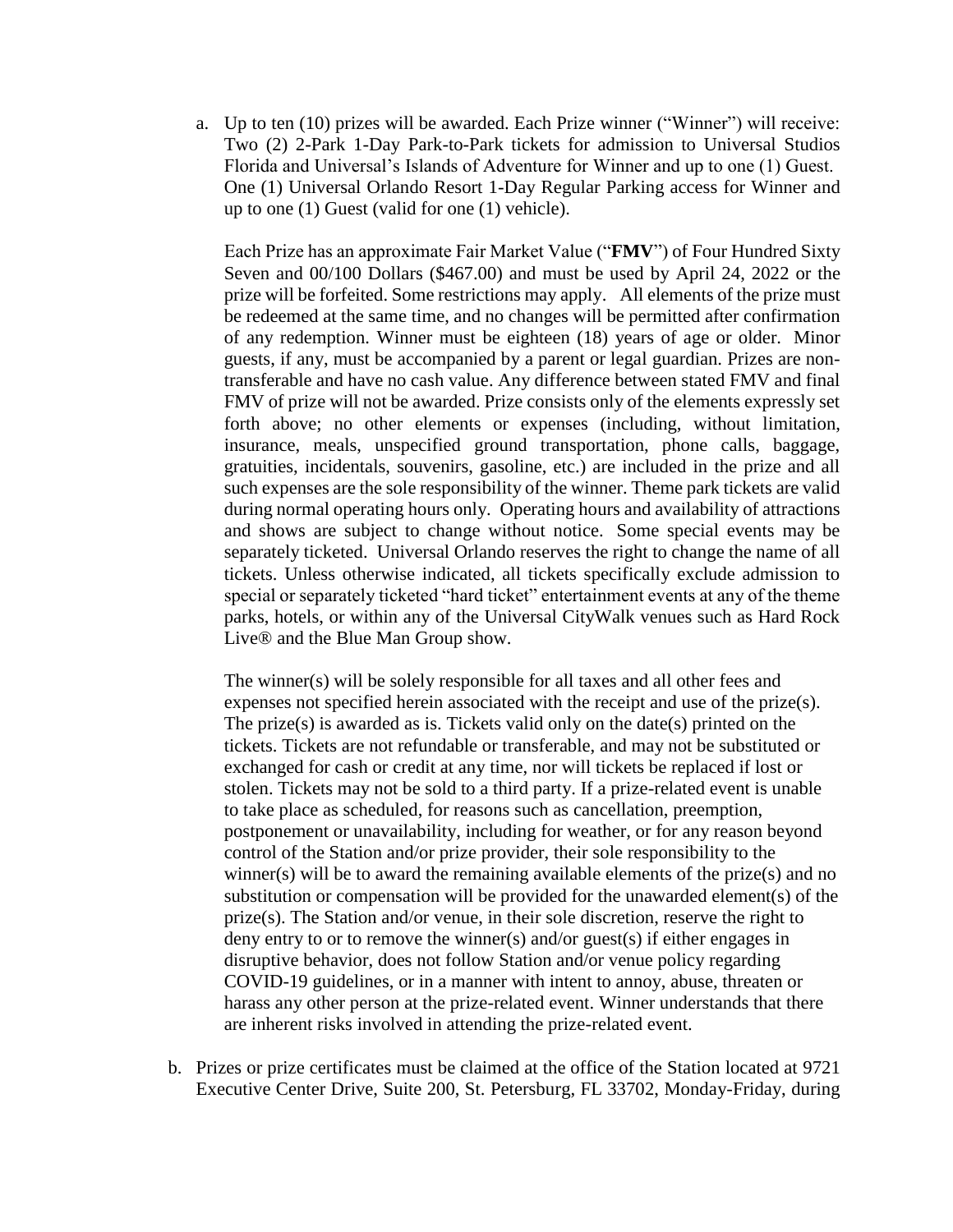regular business hours. Prize or prize certificate must be claimed within thirty (30) days of winning. Failure to claim Prize by the specified time will result in forfeiture of the prize. It is the winner's sole responsibility to claim the Prize or prize certificate within the timeline provided in these Official Rules.

#### **4. SELECTION OF WINNERS**

- a. Up to ten (10) winners will be selected on-air as described above.
- b. Odds of winning depend in part on the number and order of calls received.
- c. Entrants must listen to the Station to win a Prize but do not need to be present to enter or win a Prize.
- d. Prize winners must confirm acceptance of prize within 30 days of winning, or risk disqualification and an alternate winner will not be selected.
- e. Decisions of Station management with respect to the Contest are final.

## **5. CONDITIONS**

- a. The Station reserves the right to end any contest or amend these rules upon announcement on air and by publication at www.WiLD941.com.
- b. For website contests: By use of the Station's website and by entering this Contest, entrants agree to the Station's Terms of Service Agreement and to the use of Personal Information as stated in the Privacy Policy located at www.wild941.com.
- c. Copies of the written Contest rules and a list of all winners are available during regular business hours at the main studio of the Station, 9721 N Executive Center Drive, Suite 200, St. Petersburg, FL 33702, or by sending a self-addressed, stamped envelope to the Station.
- d. Universal City Development Partners, Ltd. d/b/a Universal Orlando Resort ("Universal Orlando") is a prize supplier only in this promotion, is not a sponsor of this promotion and is not responsible for the administration of the promotion, the collection of entries, or the selection of any winner. Any disputes, claims, and causes of action against Universal Orlando arising out of or relating to any person's use of or participation in any prize provided by Universal Orlando shall be resolved by applying the laws of Florida, without regard to conflict of laws provisions therein, and shall be solely and exclusively brought in state or federal courts within Orange County, Florida. Such claims shall be resolved individually, without resort to any form of class action, and all such claims shall be limited to actual out-of-pocket costs incurred, but in no event to include attorneys' fees. In connection with any visit to Universal Orlando Resort, please be advised that Universal's policies, CDC guidelines, and the recommendations of health officials must